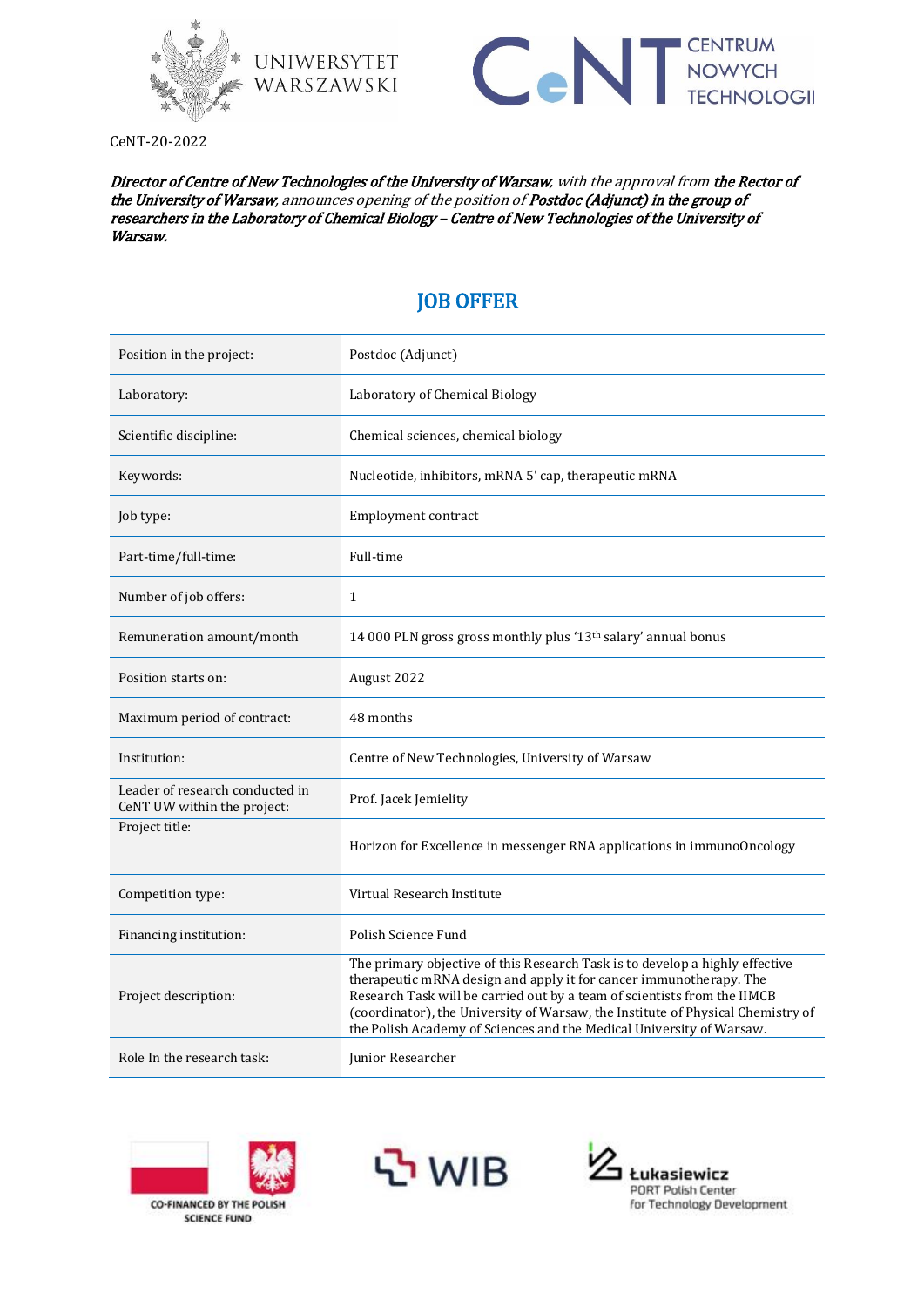

## UNIWERSYTET WARSZAWSKI



| Key responsibilities include:                           | Design and synthesis of reagents for preparation of RNAs modified in 3' end<br>and optimization and validation of RNA 3' end modification strategies.                                                                                                                                                                                                                                                                                                                                                                                                                                                                                                                                                      |  |
|---------------------------------------------------------|------------------------------------------------------------------------------------------------------------------------------------------------------------------------------------------------------------------------------------------------------------------------------------------------------------------------------------------------------------------------------------------------------------------------------------------------------------------------------------------------------------------------------------------------------------------------------------------------------------------------------------------------------------------------------------------------------------|--|
| Profile of candidates/requirements:                     | The competition is open to persons who meet the conditions<br>1.<br>specified in:<br>- Act of 20 July 2018 Law on higher education and science (Journal of<br>Laws of 2021, item 478) and the Statutes of the University of<br>Warsaw:<br>2.<br>The candidate must be a holder of PhD degree in chemistry, organic<br>chemistry, biological chemistry, chemical biology or biochemistry;<br>3.<br>The candidate should have experience in chemical synthesis as well<br>as biochemical and biophysical studies of nucleic acids and their<br>components;<br>The candidate has to comply with the non-compete policy in<br>4.<br>accordance with the WIB Program guidelines                                 |  |
| Required documents:                                     | Cover letter<br>1 <sub>1</sub><br>2.<br>Current curriculum vitae<br>3.<br>Copy of PhD certificate or a document confirming that the Candidate<br>will obtain the PhD degree prior to the date of employment in the<br>project<br>A list of publications and conference presentations<br>4.<br>At least two reference contacts (with phone numbers and e-mails)<br>5.<br>Signed information on the processing of personal data<br>6.<br>Signed declaration confirming that the candidate has read and<br>7.<br>accepted the rules of conducting competitions, covered in the<br>following documents:<br>Order of the Rector of UW No. 106<br>Par. 126 of the UW Statutes Resolution No. 443 of 26 June 2019 |  |
| Enquiries related to the position<br>should be sent to: | j.jemielity@cent@uw.edu.pl                                                                                                                                                                                                                                                                                                                                                                                                                                                                                                                                                                                                                                                                                 |  |
| We offer:                                               | Stimulating and friendly work environment, attractive salary, opportunity to<br>work in an innovative project                                                                                                                                                                                                                                                                                                                                                                                                                                                                                                                                                                                              |  |
| Please submit the following<br>documents to:            | E-mail: careers@cent.uw.edu.pl with 'CeNT-20-2022' as the email title (cc to<br>j.jemielity@cent.uw.edu.pl)                                                                                                                                                                                                                                                                                                                                                                                                                                                                                                                                                                                                |  |
| Application deadline:                                   | 15.06.2022                                                                                                                                                                                                                                                                                                                                                                                                                                                                                                                                                                                                                                                                                                 |  |
| Date of announcing the results:                         | Not earlier than 30.06.2022                                                                                                                                                                                                                                                                                                                                                                                                                                                                                                                                                                                                                                                                                |  |
| Method of notification about the<br>results:            | e-mail and websites (UW, CeNT, BIP MEiN)                                                                                                                                                                                                                                                                                                                                                                                                                                                                                                                                                                                                                                                                   |  |

The competition is the first stage of the recruitment procedure for the position of academic teacher specified in the Statutes of the University of Warsaw, and its positive result is the basis for further proceedings. Following an initial screening of the applications, selected candidates will be contacted by e-mail for further recruitment steps.

The announcement will be published on the following websites:

- <https://wib.port.org.pl/en/homepage/>
- <https://www.iimcb.gov.pl/en/>





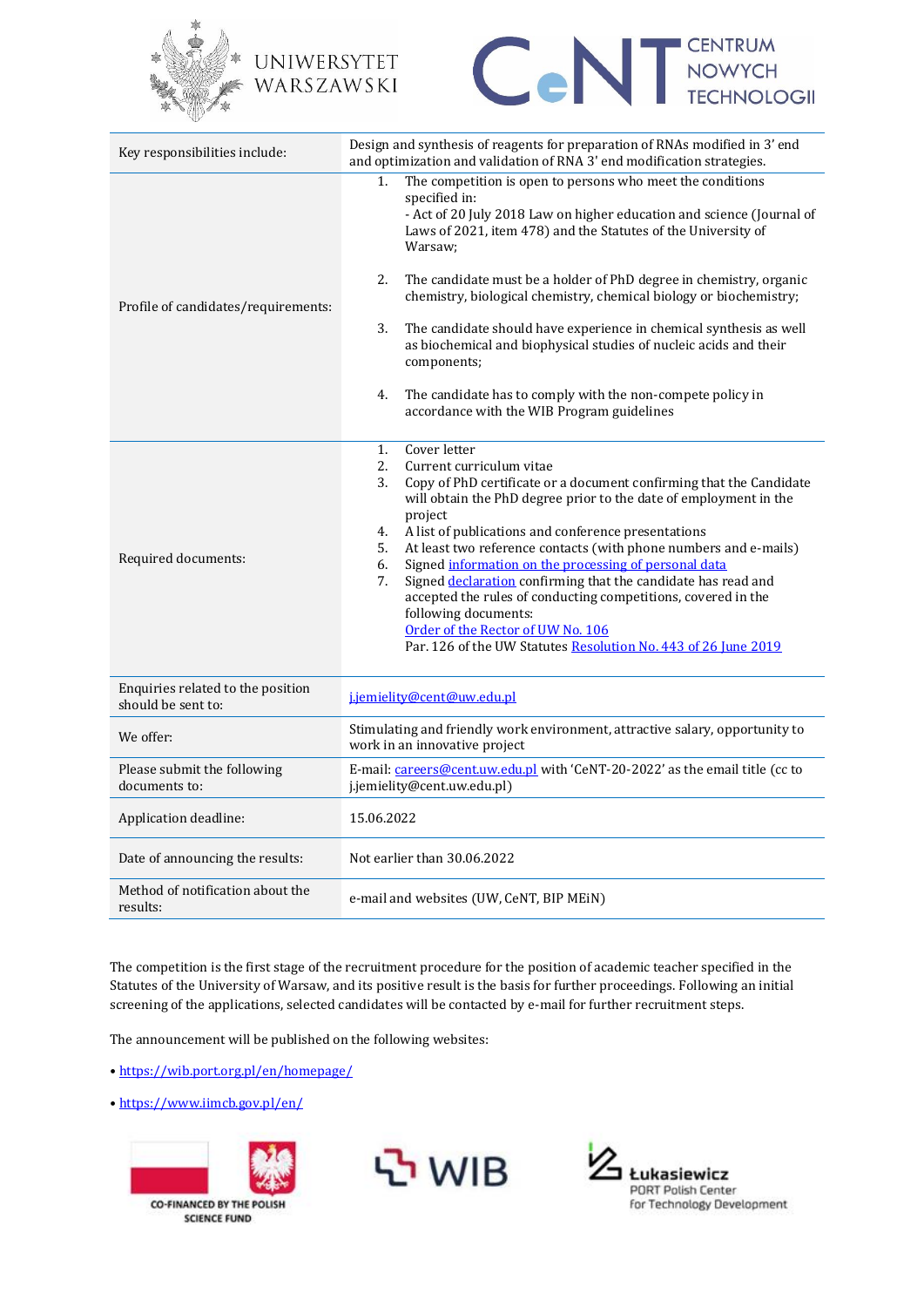





- <https://www.uw.edu.pl/>
- <https://www.wum.edu.pl/>
- <https://ichf.edu.pl/>
- <https://euraxess.ec.europa.eu/>
- <https://bazaogloszen.nauka.gov.pl/>
- <https://cent.uw.edu.pl/pl/>





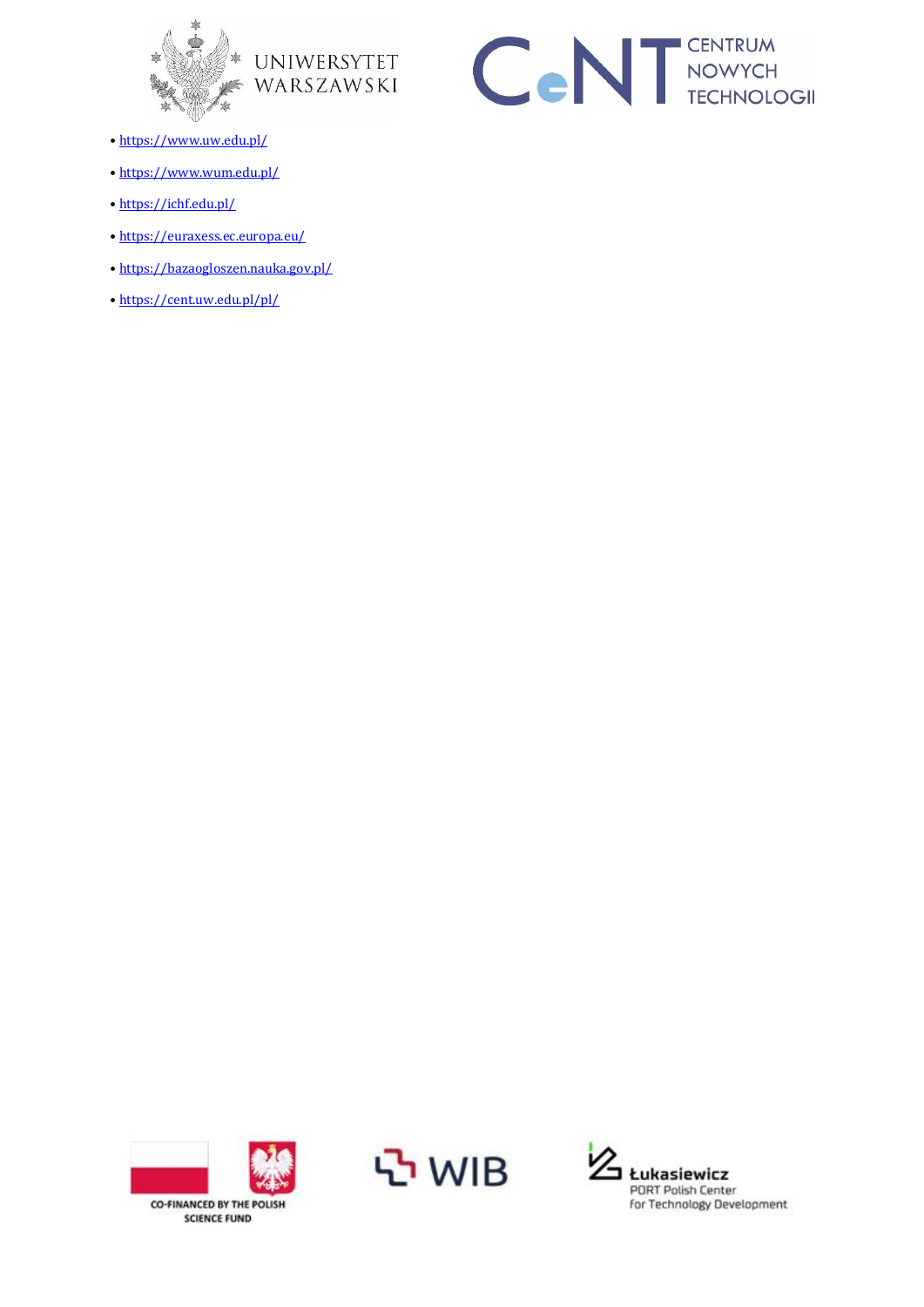



CeNT-20-2022

Dyrektor Centrum Nowych Technologii Uniwersytetu Warszawskiego za zgodą Rektora Uniwersytetu Warszawskiego, ogłasza konkurs na stanowisko stażysty podoktorskiego (adiunkta) w grupie pracowników badawczych w Laboratorium Chemii Biologicznej Centrum Nowych Technologii Uniwersytetu Warszawskiego.

## OGŁOSZENIE O KONKURSIE

| Stanowisko:                                                  | Stażysta podoktorski (Adiunkt)                                                                                                                                                                                                                                                                                                            |
|--------------------------------------------------------------|-------------------------------------------------------------------------------------------------------------------------------------------------------------------------------------------------------------------------------------------------------------------------------------------------------------------------------------------|
| Laboratorium:                                                | Laboratorium Chemii Biologicznej                                                                                                                                                                                                                                                                                                          |
| Dyscyplina naukowa:                                          | Nauki chemiczne, chemia biorganiczna, chemia biologiczna                                                                                                                                                                                                                                                                                  |
| Słowa kluczowe:                                              | nukleotydy, inhibitory, 5' kap w mRNA, terapeutyczne mRNA                                                                                                                                                                                                                                                                                 |
| Forma zatrudnienia:                                          | Umowa o pracę                                                                                                                                                                                                                                                                                                                             |
| Wymiar etatu:                                                | Pełen etat                                                                                                                                                                                                                                                                                                                                |
| Liczba stanowisk:                                            | $\mathbf{1}$                                                                                                                                                                                                                                                                                                                              |
| Wynagrodzenie miesięczne:                                    | 14 000 zł brutto brutto miesięcznie plus 'trzynastka'                                                                                                                                                                                                                                                                                     |
| Termin rozpoczęcia pracy:                                    | Sierpień 2022                                                                                                                                                                                                                                                                                                                             |
| Maksymalny okres zatrudnienia:                               | 48 miesięcy                                                                                                                                                                                                                                                                                                                               |
| Jednostka UW:                                                | Centrum Nowych Technologii                                                                                                                                                                                                                                                                                                                |
| Kierownik badań prowadzonych w CeNT<br>UW w ramach projektu: | Prof. dr. hab. Jacek Jemielity                                                                                                                                                                                                                                                                                                            |
| Tytuł projektu:                                              | Horyzont doskonałości w zastosowaniach matrycowego RNA w<br>immunoOnkologii                                                                                                                                                                                                                                                               |
| Typ konkursu:                                                | WIB                                                                                                                                                                                                                                                                                                                                       |
| Instytucja finansująca:                                      | Fundusz Polskiej Nauki                                                                                                                                                                                                                                                                                                                    |
| Opis projektu:                                               | Zadanie Badawcze koncentruje się na opracowaniu nowej generacji<br>terapeutyków mRNA i ich zastosowaniu w immunoterapii<br>nowotworów. Zadanie Badawcze będzie realizowane przez zespół<br>naukowców z MIBMiK (koordynator), Uniwersytetu Warszawskiego,<br>Instytutu Chemii Fizycznej PAN oraz Warszawskiego Uniwersytetu<br>Medycznego. |





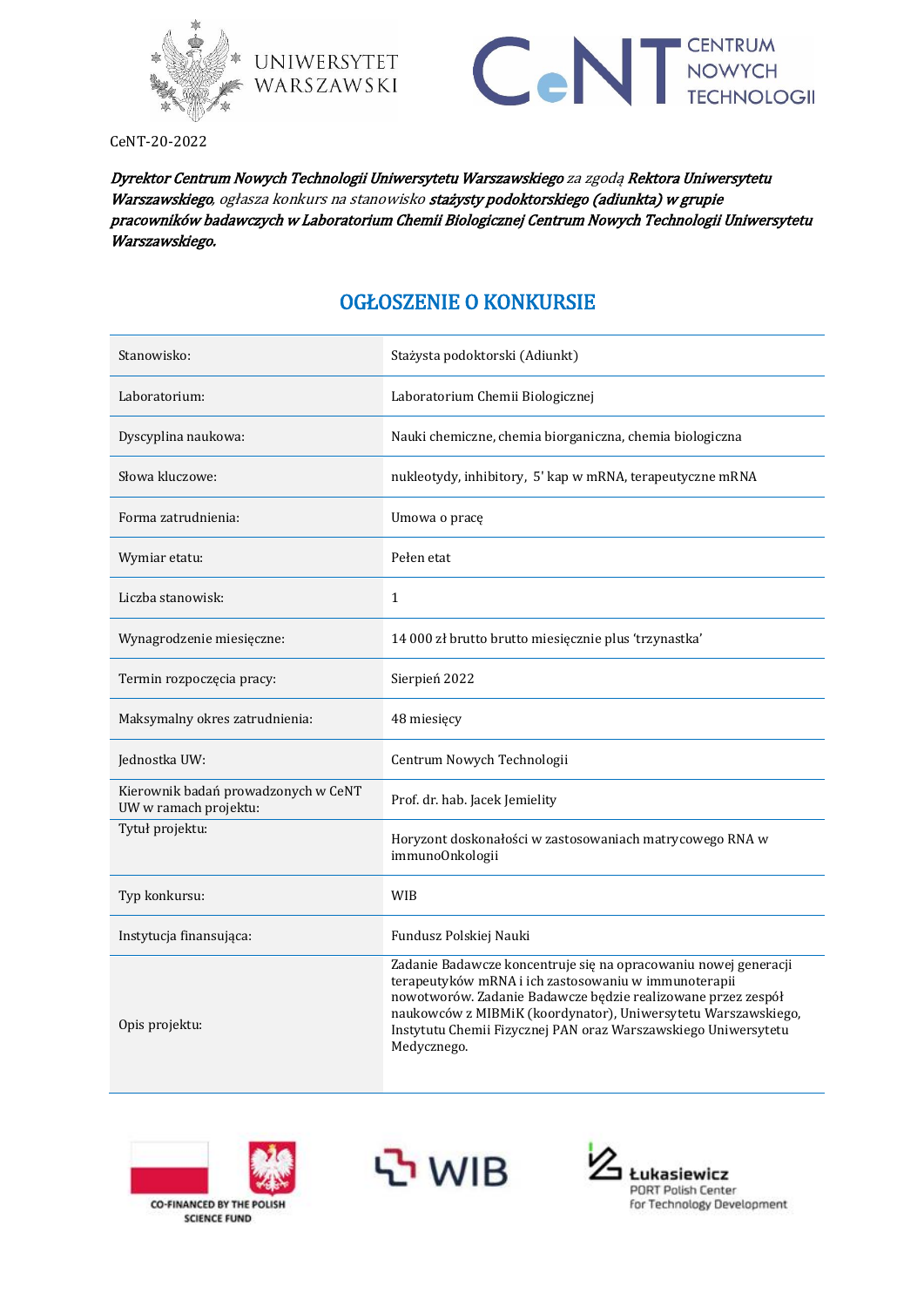



| Rola w Zadaniu Badawczym:                              | Junior Researcher                                                                                                                                                                                                                                                                                                                                                                                                                                                                                                                                                                                                                                                                                                                                       |
|--------------------------------------------------------|---------------------------------------------------------------------------------------------------------------------------------------------------------------------------------------------------------------------------------------------------------------------------------------------------------------------------------------------------------------------------------------------------------------------------------------------------------------------------------------------------------------------------------------------------------------------------------------------------------------------------------------------------------------------------------------------------------------------------------------------------------|
| Zakres obowiązków:                                     | Projektowanie i synteza reagentów do otrzymywania RNA<br>modyfikowanych na końcu 3' oraz optymalizacja i walidacja strategii<br>modyfikacji końca 3' RNA                                                                                                                                                                                                                                                                                                                                                                                                                                                                                                                                                                                                |
| Profil kandydata/ wymagania:                           | Do konkursu mogą przystąpić osoby, które spełniają warunki<br>1.<br>określone w ustawie z dnia 20 lipca 2018 r. Prawo o<br>szkolnictwie wyższym i nauce (Dz. U. z 2021 r., poz. 478) i<br>Statucie UW;<br>Kandydat powinien posiadać stopień naukowy doktora z<br>2.<br>chemii, chemii organicznej, chemii biologicznej lub biochemii;<br>3.<br>Kandydat musi posiadać doświadczenie w syntezie<br>chemicznej oraz badaniach biochemicznych i biofizycznych<br>kwasów nukleinowych i ich składników;<br>Zobowiązanie do przestrzegania zasad zakazu konkurencji<br>4.<br>zgodnie z wytycznymi programu WIB                                                                                                                                              |
| Wymagane dokumenty:                                    | List motywacyjny<br>1.<br>2.<br>Aktualny życiorys<br>3.<br>Kopia dyplomu doktorskiego lub innego dokumentu<br>potwierdzającego, że kandydat uzyska stopień doktora<br>najpóźniej na dzień zatrudnienia w projekcie<br>Lista publikacji i wystąpień konferencyjnych<br>4.<br>Minimum 2 kontakty do osób, które mogą udzielić referencji<br>5.<br>(wraz z numerami telefonu oraz adresami e-mail)<br>Podpisana informacja o przetwarzaniu danych osobowych<br>6.<br>Podpisane oświadczenie, w którym kandydat potwierdza, że<br>7.<br>zapoznał się i akceptuje zasady przeprowadzania konkursów,<br>zawarte w następujących dokumentach:<br>Zarządzenie nr 106 Rektora UW z dnia 27 września 2019<br>Par. 126 Statutu UW Uchwała nr 443 z 26 czerwca 2019 |
| Zapytania związane z konkursem prosimy<br>kierować do: | j.jemielity@cent.uw.edu.pl                                                                                                                                                                                                                                                                                                                                                                                                                                                                                                                                                                                                                                                                                                                              |
| Oferujemy:                                             | Motywujące i przyjazne środowisko pracy, atrakcyjne wynagrodzenie,<br>możliwość pracy w innowacyjnym projekcie                                                                                                                                                                                                                                                                                                                                                                                                                                                                                                                                                                                                                                          |
| Forma nadsyłania zgłoszeń:                             | Mailowo na adres: careers@cent.uw.edu.pl z tytułem maila 'CeNT-20-<br>2022' z wiadomością do j.jemielity@cent.uw.edu.pl                                                                                                                                                                                                                                                                                                                                                                                                                                                                                                                                                                                                                                 |
| Termin nadsyłania zgłoszeń:                            | 15.06.2022                                                                                                                                                                                                                                                                                                                                                                                                                                                                                                                                                                                                                                                                                                                                              |
| Termin ogłoszenia wyników konkursu:                    | Nie wcześniej niż 30.06.2022                                                                                                                                                                                                                                                                                                                                                                                                                                                                                                                                                                                                                                                                                                                            |
| Sposób informowania o wynikach<br>konkursu:            | e-mail, strona internetowa UW, CeNT, BIP MEiN                                                                                                                                                                                                                                                                                                                                                                                                                                                                                                                                                                                                                                                                                                           |

Konkurs jest pierwszym etapem określonej w Statucie UW procedury zatrudniania na stanowisku nauczyciela akademickiego, a jego pozytywne rozstrzygnięcie stanowi podstawę do dalszego postępowania. Po dokonaniu wstępnej analizy nadesłanych zgłoszeń, skontaktujemy się z wybranymi kandydatami celem przeprowadzenia dalszych etapów procedury rekrutacyjnej.